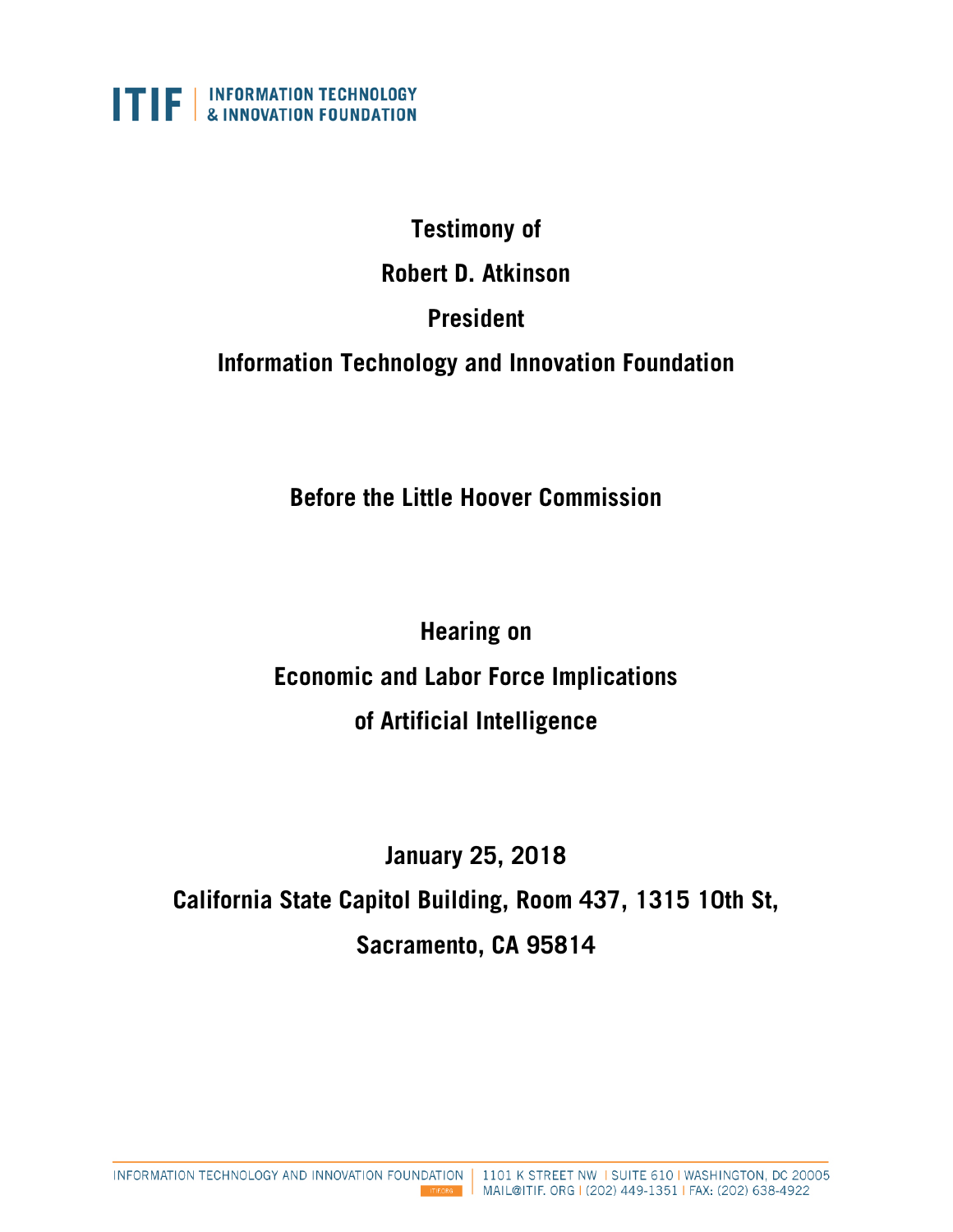#### **INTRODUCTION**

Chairman Nava, Vice Chairman Varner and members of the Commission, my name is Robert Atkinson and I am founder and president of the Information Technology and Innovation Foundation. ITIF is a nonpartisan research and educational institute whose mission is to formulate and promote public policies to advance technological innovation, productivity, and competitiveness.

Over the past several years, ITIF has conducted an array of research projects on the impact of emerging technologies, including artificial intelligence, on economic growth and labor markets. For example, our 2013 report "Are Robots Taking Our Jobs or Making Them" comprehensively reviewed the scholarly literature on the impact of technology-driven productivity on employment, finding that high productivity is associated with lower, not higher unemployment.<sup>[1](#page-11-0)</sup> In our report "'It's Going To Kill Us!' and Other Myths About the Future of Artificial Intelligence," we examined common views about the impact of AI on society, and reviewed studies, expert opinion and the logic for why dystopian fears, including about jobs, were overblown.<sup>[2](#page-11-1)</sup> More recently, in "False Alarmism: Technological Disruption and the U.S. Labor Market, 1850–2015," ITIF relied on data from the U.S. Bureau of Labor Statistics to examine occupational churn over the last 165 years, and we found that the rates of labor market churn (occupations declining and growing relative to the average labor force growth) are now at their lowest levels in U.S. history.<sup>3</sup>

We believe that history, logic, and economic analysis all strongly point to the conclusion that the next technology wave, powered by artificial intelligence and robotics, will not lead to above average unemployment levels and that we will not run out of work. What it could do, however, is significantly improve labor productivity growth rates, making society better off, and boosting per-capita incomes for virtually all Americans. As such, policymakers should not give in to the rising techno-panic over AI or take steps to slow down AI progress. Rather, they should take steps to support AI, including by using AI much more extensively within government operations. Finally, while the next wave of innovation won't create mass unemployment, it will likely increase labor market churn, making it essential that state governments and the U.S. federal government do a much better job equipping workers with the support, tools and skills they need to navigate a more turbulent labor market. This testimony lays out a number of specific steps California might take in this regard.

# **AI'S PERCEPTION PROBLEM: AI AND THE RISING TECHNO-PANIC**

In our 2015 report "The Privacy Panic Cycle," ITIF wrote:

Innovative new technologies often arrive on waves of breathless marketing hype. They are frequently touted as "disruptive!", "revolutionary!", or "game-changing!" before businesses and consumers actually put them to practical use. The research and advisory firm Gartner has dubbed this phenomenon the "hype cycle." But there is a corollary to the hype cycle for new technologies that is less well understood and far more pernicious. It is the cycle of panic that occurs when privacy advocates make outsized claims about the privacy risks associated with new technologies. Those claims then filter through the news media to policymakers and the public, causing frenzies of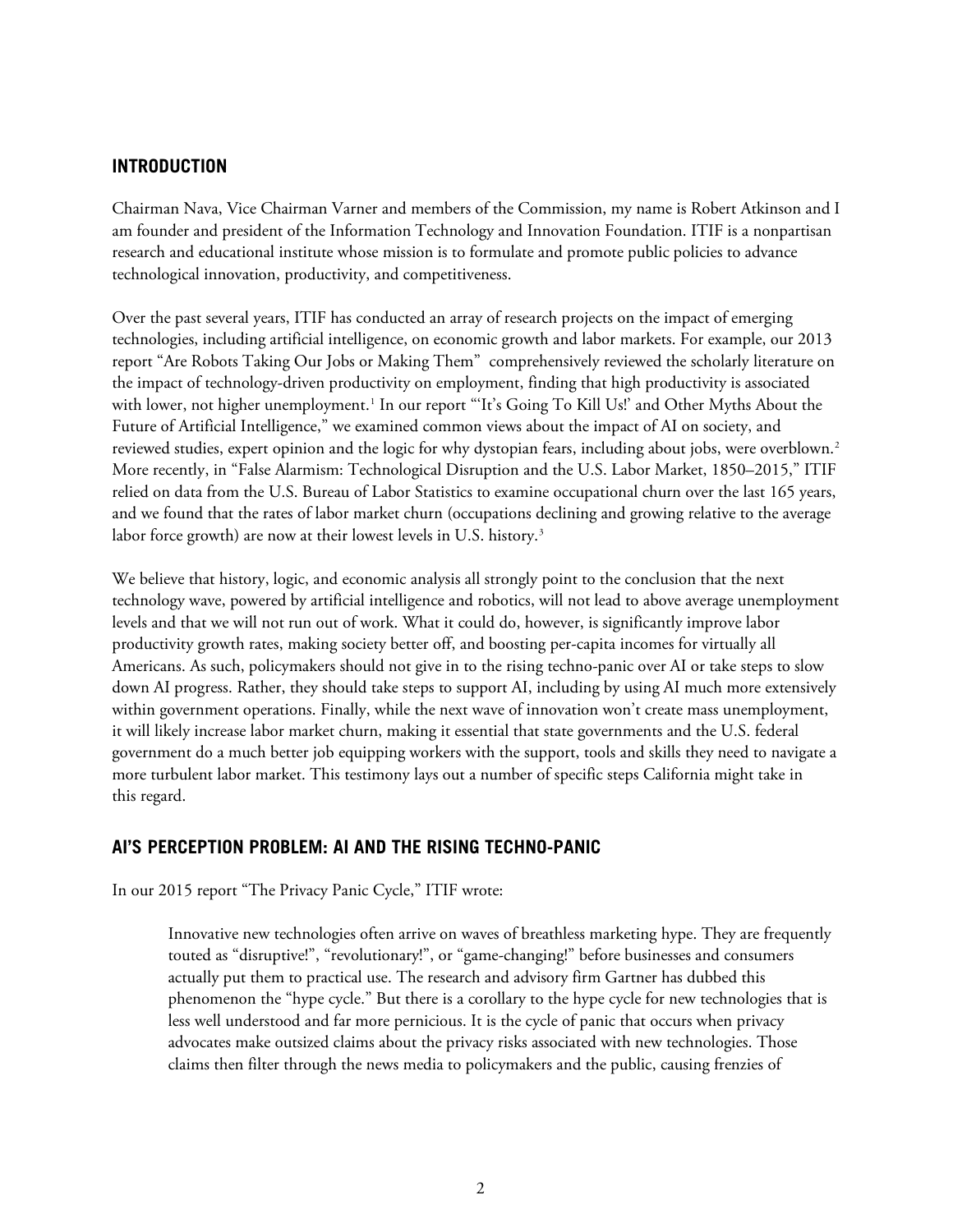consternation before cooler heads prevail, people come to understand and appreciate innovative new products and services, and everyone moves on. Call it the "privacy panic cycle."<sup>[4](#page-12-0)</sup>

While our report referred to a cycle of panic that often ensues as the public questions the privacy implications of new technologies, similar dynamics can occur as the public processes a wide range of other real and imagined issues surrounding new technologies. Today we are in the midst of just such a panic cycle about artificial intelligence (AI), and much of the panic swirls around its potential impact on jobs, inequality, and other economic outcomes.

Technology panic cycles typically unfold in a pattern resembling a bell curve. (See figure 1.) In the beginning, there is public trust as the new technology emerges. People's attitudes toward the technology are generally benign, even if they know very little about it. But once antagonists succeed in drawing negative attention to a technology, others start fanning the flames of fear, either intentionally or unintentionally—and what we call the "Trusted Beginnings" phase gives way to "Rising Panic." The rising fever pitch is stoked by the media, which wants to cover popular stories; elected officials in search of hot issues to attract voters; government regulators trying to maintain or gain relevancy; and researchers, consultants, and pundits seeking to advance their careers by becoming better-known. Fear makes for excellent click-bait, and as these groups repeat the claims of antagonists, they spread fear among the general public. I would argue the United States is now in this Rising Panic phase when it comes to AI.



#### **Figure 1: The Technology Panic Cycle**

Many individuals and organizations jump on the bandwagon during the Rising Panic, knowing that making outrageous claims about privacy and other issues is a sure path to recognition. For example, not content with repeating the already vastly exaggerated claims by Oxford University researchers that AI and robotics will destroy 47 percent of U.S. jobs in 20 years, one Silicon Valley pundit has claimed that it will destroy 80 to 90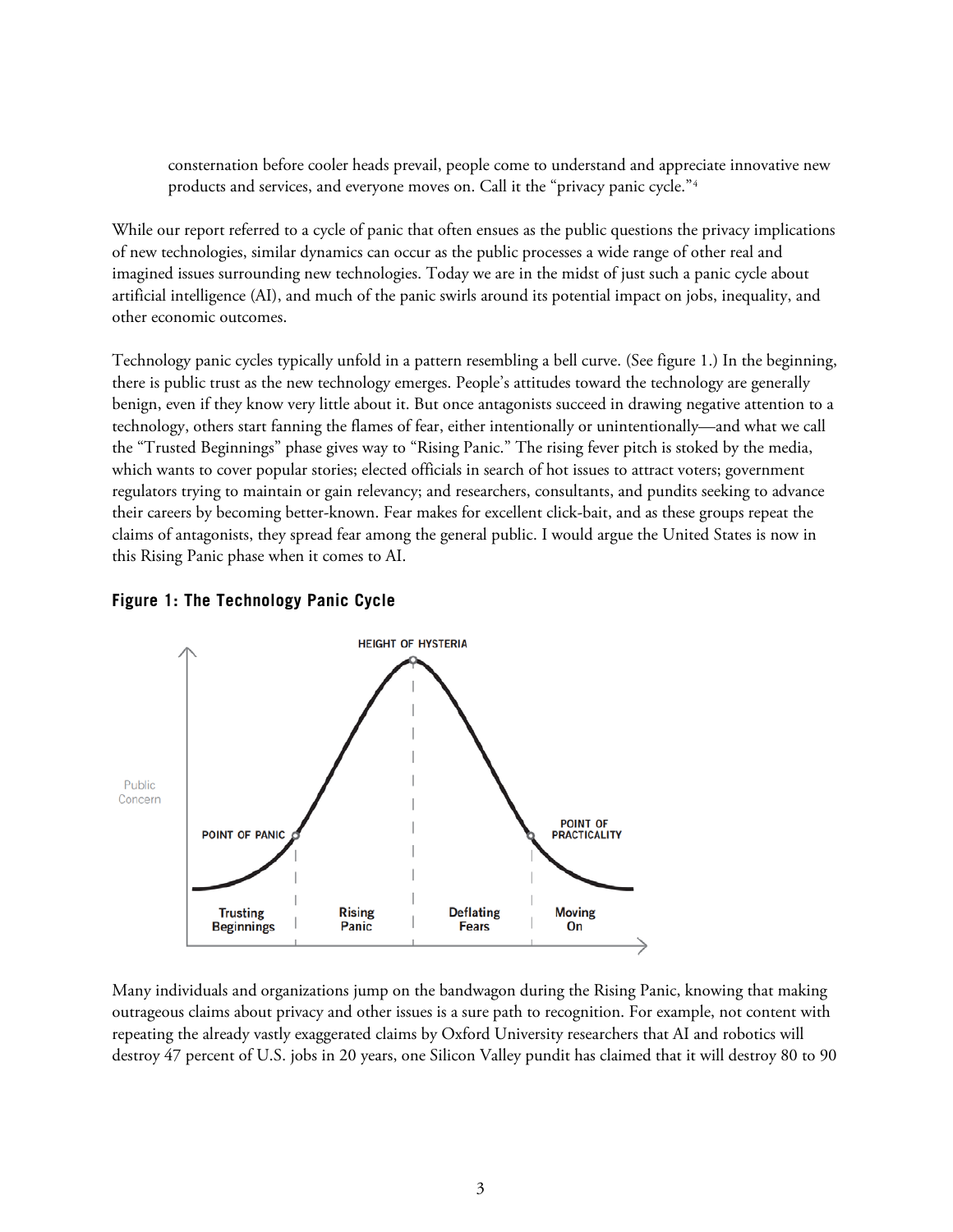percent of U.S. jobs in the next 10 to 15 years.[5](#page-12-1) And not to be outdone, Kevin Drum writes in *Mother Jones* that all jobs will be gone in 40 years.<sup>6</sup>

As a result of this sort of unquestioning hysteria, the public is bombarded with overblown fears and a false sense of urgency. Because of the crowded field of opinion and analysis, the media tends to recognize those with the most outrageous claims, setting a pattern whereby it continuously escalates the perceived implications, challenges, and threats brought by the new technology. This has been the pattern with AI. Skeptics and antagonists have engaged in hyperbolic and emotional rhetoric that the media then repeats and amplifies. This phase of panic has been marked by apocalyptic and dystopian imagery for AI, including Elon Musk's warning that it could be "summoning the demon" that destroys the human race.<sup>[7](#page-12-3)</sup>

During the Rising Panic stage, users historically are just beginning to understand the new technology in question and just beginning to see its benefits, making people more susceptible to false statements. In most cases, because they have not yet had direct experience with the technology, antagonists can make almost any claim about the technology without losing credibility. For example, AI antagonists can and do assert that it will be able to do virtually any job.<sup>[8](#page-12-4)</sup> If history is a guide, then fears will continue to climb until public understanding about the technology and its benefits reaches a tipping point. Various external factors, such as early stages of adoption and use of the technology, or disillusionment when fears never materialize, can affect when this tipping point occurs. At the end of the Rising Panic stage, privacy fears eventually will reach their zenith at what we call the "Height of Hysteria."

This is the point where the fever finally breaks and the public begins to dismiss hyper-inflated fears associated with the technology. It occurs as the technology becomes increasingly commonplace and interwoven into society. Assuming the pattern holds, people's fears will subside as they start to see that AI can be used for X but not for Y, and that it can do some things pretty well and other things not so well. This period of "Deflating Fears" represents the period during which society comes to embrace the technology and individuals can see for themselves its capabilities and limits. During the Deflating Fears phase, new events may cause micro-panics that focus on discrete concerns of a particular aspect of the technology or its integration into society. For example, at some point, as driverless long-haul trucks become widely used (not likely anytime soon), a new round of technology fears will likely arise around issues unique to them. These micro-panics usually push technology concerns back to the forefront of public attention through media buzz. But the micro-panics quickly disappear or are forgotten as it becomes clear that negative impacts are limited and vastly outweighed by overall societal benefits (e.g., in the case of driverless trucks, safer roads because of less human error and cheaper products because of lower transportation costs).

Techno panic cycles typically end at what we call the "Point of Practicality," at which apocalyptic concerns fade and people move on. At this stage, the majority of the public no longer believes the dystopian claims that antagonists make, and the technology has reached a sufficient level of maturity that most people no longer express concerns about its misuse. The technology is just part of life. And we move on to a new techno-panic cycle for the next big technological innovation.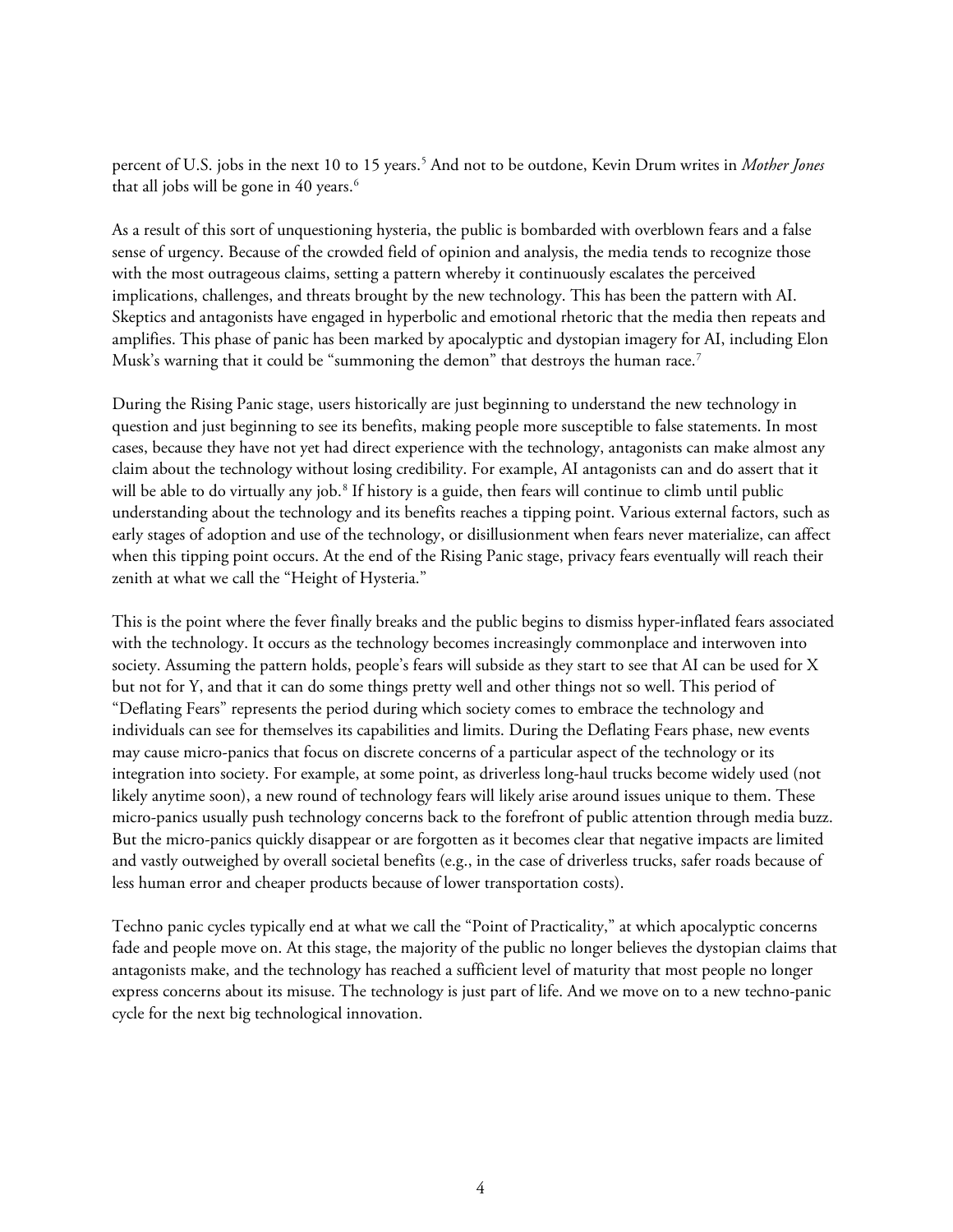### **CAUSES FOR THE AI TECHNO-PANIC**

AI has been swept up in the techno-panic cycle for at least three major reasons. First, AI is what economists call a "general purpose technology" that can and likely will affect many different aspects of the economy. As such, it is easy to offer doomsday scenarios in which it could affect all occupations, all industries, and all workers.

Second, AI is extremely complicated and opaque. While science fiction writer Arthur C. Clarke wrote that "Any sufficiently advanced technology is indistinguishable from magic," this is even more true with AI because it is not tangible. Even if people in the past were not mechanical engineers, they could get at least a rudimentary sense of what a lathe, truck, or assembly line could and couldn't do. But unless someone has a computer science degree, ideally with a specialization in machine learning, they have virtually no understanding of AI. As such, it can and does take on mysterious and ominous powers. As a result, when an AI dystopian suggests that we are only a few short steps away from artificial general intelligence (a computer with intelligence equivalent to human intelligence) or even artificial superintelligence (a computer with vastly superior intelligence), such that Elon Musk can call it our biggest existential threat, the vast majority of people have no common-sense way to judge the validity of his claim.

Third, AI has a perception problem because of its very name. The term "artificial intelligence" implies that the technology has or soon will have intelligence akin to human intelligence. And, ominously, that this will quickly transform into artificial super-intelligence that is beyond human control. But this is wrong. AI has very limited intelligence—it can figure out a game of GO or that a picture of a cat is not a dog, but it can't and won't be able to make the kinds of complex decisions that a three-year-old child can make. Computers don't really think, and they certainly are not conscious. While a child might yell at Apple's Siri that she is stupid, Siri isn't conscious of this. As philosophy professor John Searle wrote about IBM's Watson, "IBM invented an ingenious program—not a computer that can think. Watson did not understand the questions, nor its answers, not that some of its answers were right and some wrong, not that it was playing a game, not that it won—because it doesn't understand anything."[9](#page-12-5) Yet many AI skeptics just don't want to believe this. James Barrat, a documentarian and author who wrote the anti-AI book *Artificial Intelligence and the End of the Human Era,* blithely writes, "As for whether or not Watson thinks, I vote that we trust our perceptions."[10](#page-12-6) By this logic, we should believe the earth is flat.

Put this all together, and it is not surprising that much of what has been written about the social and economic impacts of AI is so ludicrous. Many claims are so comical that it is surprising that people take them seriously. As Daniel Dennet, co-director of the Tufts University Center for Cognitive Studies, writes:

The Singularity—the fateful moment when AI surpasses its creators in intelligence and takes over the world—is a meme worth pondering. It has the earmarks of an urban legend: a certain scientific plausibility ('Well, in principle I guess it's possible!') coupled with a deliciously shudder-inducing punch line ('We'd be ruled by robots!') … Wow! Following in the wake of decades of AI hype, you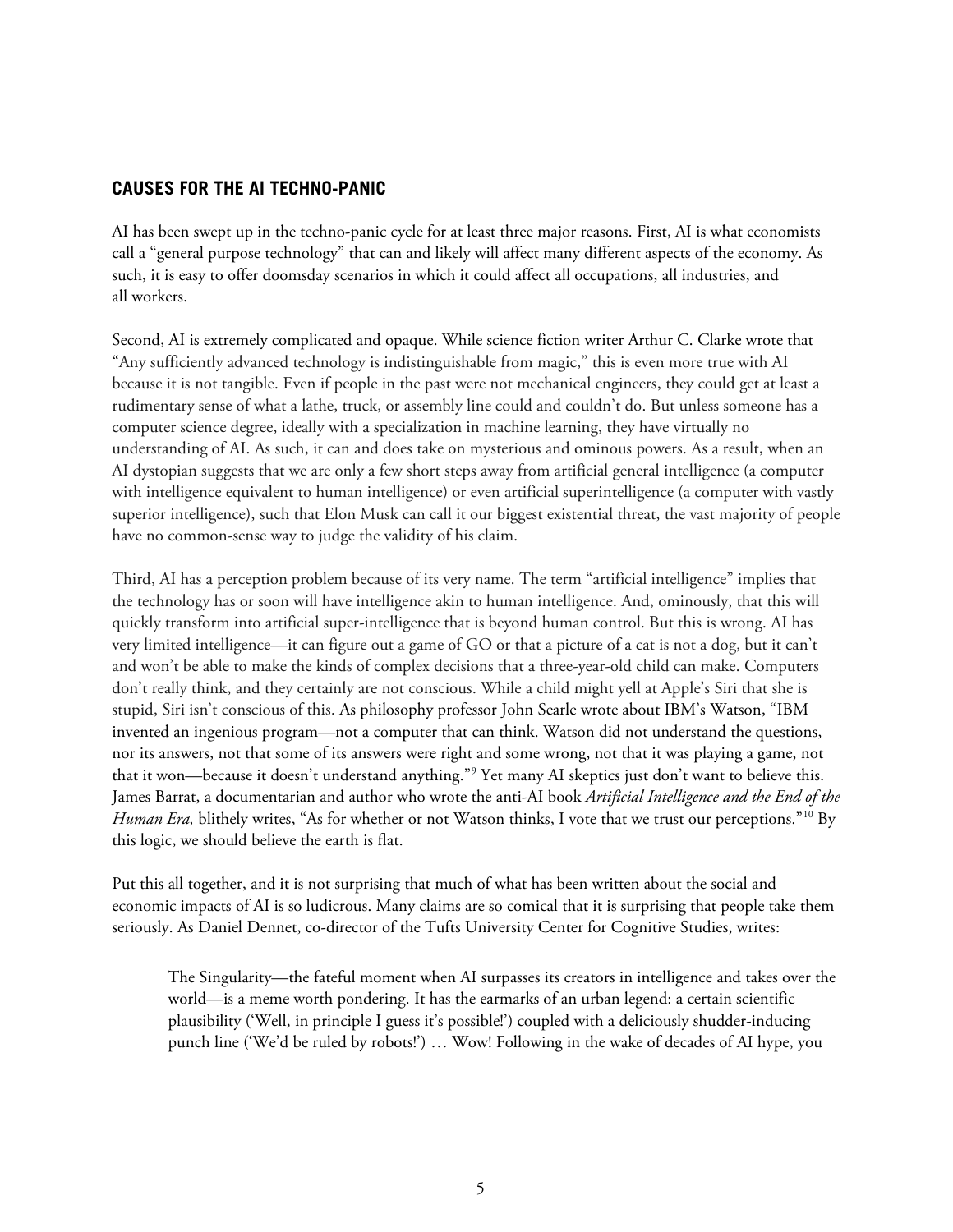might think the Singularity would be regarded as a parody, a joke, but it has proved to be a remarkably persuasive escalation.<sup>[11](#page-12-7)</sup>

Former Stanford computer science professor Roger Schank sums it up well: "'The development of full artificial intelligence could spell the end of the human race,' Hawking told the BBC. Wow! Really? So, a wellknown scientist can say anything he wants about anything without having any actual information about what he is talking about and get worldwide recognition for his views. We live in an amazing time."<sup>[12](#page-12-8)</sup>

Some AI proponents tell us that computer systems with powerful "artificial general intelligence" (AGI) are just around the corner. For them, AGI and human-like robots will eclipse the full range of human ability not only in routine manual or cognitive tasks, but also in more complex actions or decision-making. But there is about as much chance of AGI emerging in the next century as there is of the earth being destroyed by an asteroid. As MIT computer science professor Rodney Brooks puts it:

The fears of runaway AI systems either conquering humans or making them irrelevant aren't even remotely well grounded. Misled by suitcase words, people are making category errors in fungibility of capabilities—category errors comparable to seeing the rise of more efficient internal combustion engines and jumping to the conclusion that warp drives are just around the corner.<sup>[13](#page-12-9)</sup>

To be sure, there is progress in AI, including in machine learning, but these are still and will remain discrete capabilities (recognizing fraud in financial transactions, for example), not a general replication of vastly complex human intelligence that can then be easily applied to human tasks, many of which are incredibly complex, such as laying a carpet or designing a marketing campaign. In fact, it will be extremely difficult, if not impossible to automate many of these non-routine physical or cognitive jobs.

# **AI AND EMPLOYMENT**

It seems as if a day cannot go by without a new story warning that the AI is coming for our jobs. Yet such fears are a recurring theme in American economic history, especially during periods of economic downturn in the business cycle. But unlike the past, when such claims never generated support for slowing down technological change, today's fears are leading many to suggest that we pump the technological brakes—for example, by regulating or taxing these new technologies.<sup>14</sup>

When factory automation took off in the late 1950s and early 60s, concerns arose about the employment effects of automation and productivity. Such concerns entered into the popular imagination of the day, with TV shows and news documentaries and reports worrying about the loss of work. One particularly telling episode of *Twilight Zone* documented a dystopian world in which a manager replaces all his firm's workers with robots, only to find himself in the final scene being replaced by a robot.

So great was the concern with automation and the rise of push-button factories, that the U.S. Joint Economic Committee in 1955 held extended hearings on the matter. In the midst of an economic recession, John Kennedy in 1961 created an Office of Automation and Manpower in the Department of Labor, identifying: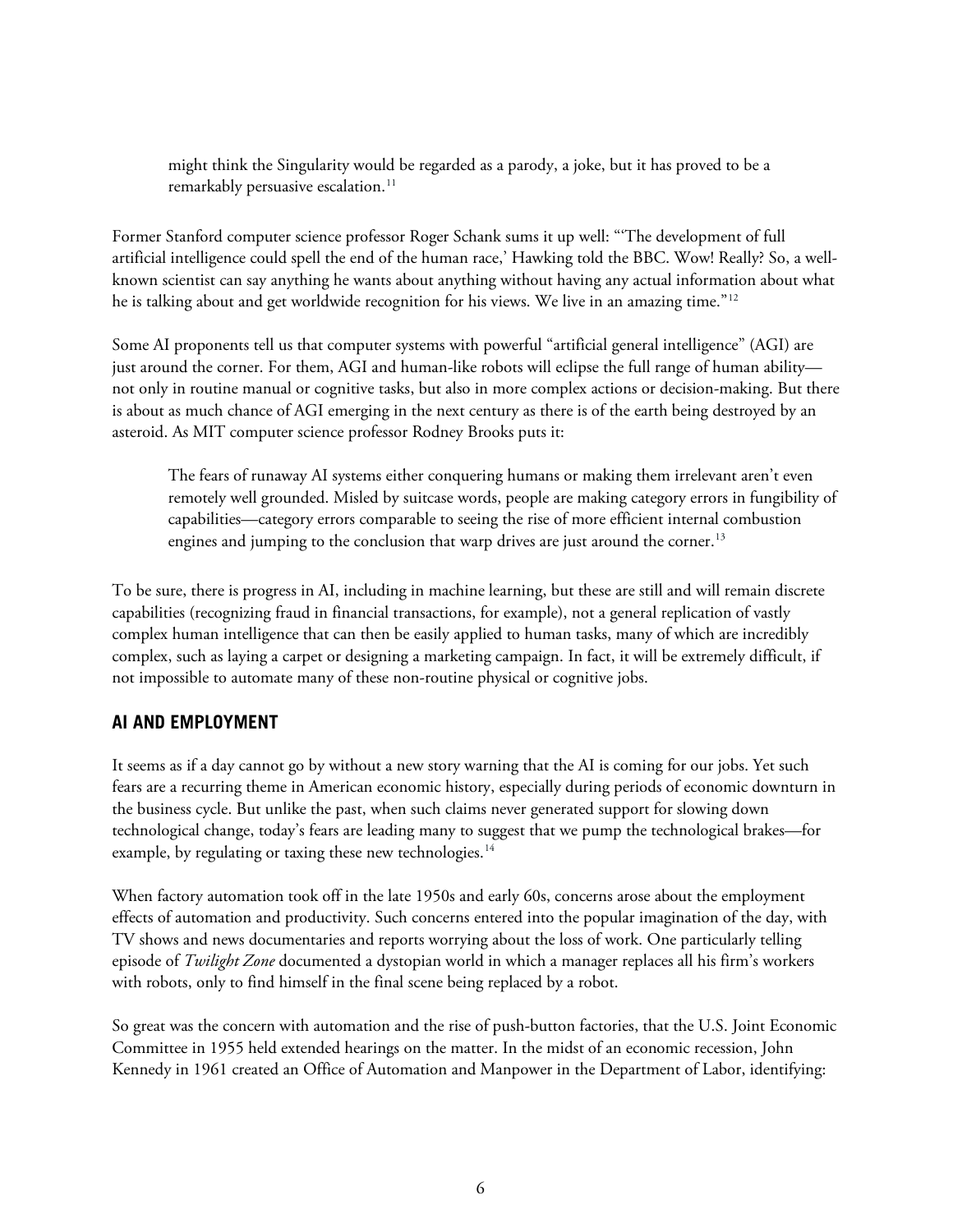"the major domestic challenge of the Sixties – to maintain full employment at a time when automation, of course, is replacing men." In 1964, President Johnson appointed a National Commission on Technology, Automation, and Economic Progress. But the economy soon rebounded, generating millions of jobs, low unemployment, and robust wage growth, so everyone quickly put this issue in the rearview mirror.

In the early 1980s, immediately following a severe "double-dip" recession, and when artificial intelligence was once again advancing, many warned it would produce mass unemployment. AI scientist Nil Nilson warned, "We must convince our leaders that they should give up the notion of full employment. The pace of technical change is accelerating." Labor economist Gail Garfield Schwartz predicted, "With AI, perhaps as much as 20 percent of the work force will be out of work in a generation." And economist Wasily Leontif warned that:

We are beginning a gradual process whereby over the next 30-40 years many people will be displaced, creating massive problems of unemployment and dislocation. In the last century, there was an analogous problem with horses. They became unnecessary with the advent of tractors, automobiles, and trucks. ... So what happened to horses will happen to people, unless the government can redistribute the fruits of the new technology.[15](#page-12-11)

Today, in the wake of the Great Recession and slow labor force and GDP growth in many nations, those fears have come back, based on overzealous predictions of unprecedented technological change. Pundits use a variety of terms to refer to the supposed technological transformation, including "the Second Machine Age," "the Rise of the Robots," and "the Coming Singularity." But perhaps the most commonly referenced term is the "4th Industrial Revolution." It was coined by Klaus Schwab, head of the World Economic Forum, who breathlessly writes, "We stand on the brink of a technological revolution that will fundamentally alter the way we live, work, and relate to one another. In its scale, scope, and complexity, the transformation will be unlike anything humankind has experienced before."<sup>[16](#page-12-12)</sup> Powered by artificial intelligence, autonomous vehicles, robots and other breakthroughs, these pundits tell us that change will come at rates that will make the Industrial Revolution look like a period of stability.

If this were true, it might be cause for concern, for it suggests that history, which has never produced high or permanent levels of technologically driven unemployment, provides no guide to the present. But luckily it is highly unlikely to be true. There is no reason to believe that this coming technology wave will be any different in pace and magnitude than past waves. Each past wave has led to improved technology in a few key areas (e.g., steam engines, railroads, steel, electricity, chemical processing, and information technology), and these were then used by many sectors and processes. But none completely transformed all industries or processes. Within manufacturing, for example, each wave has led to important improvements, but there have always been many other processes that have required human labor.

The next emerging technology wave, grounded in artificial intelligence, as well as AI-enabled robotics, will in all likelihood be no different. While it likely will affect many industries, processes, and occupations, many others will remain largely untouched, at least in terms of automation. Think of firefighters, pre-school teachers, massage therapists, barbers, executives, legislators, athletes, and trial lawyers, to name just a few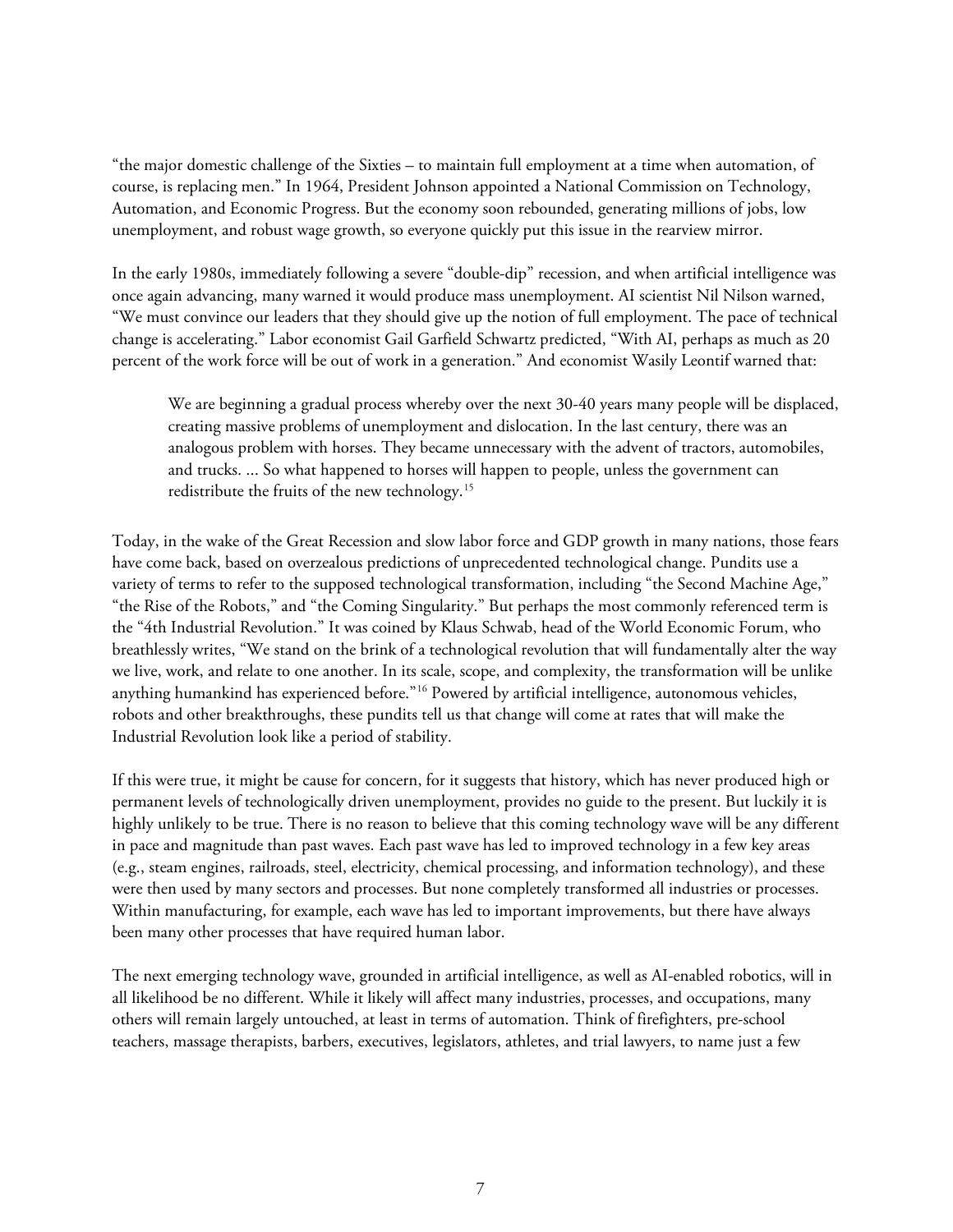occupations. It is hard to imagine how technology can replace workers for these functions, unless you want to engage in magical thinking.

Moreover, while these emerging technologies will replace some workers as all pasts waves have done, they also will augment others as they raise economic productivity and per-capita incomes. AI, for example, won't replace doctors. No one will be turning on their iPhone 23 and asking Siri if they have cancer and then ordering their chemotherapy drugs online. But AI will help doctors make better diagnoses and treatment decisions. Some technologies substitute for workers; others complement workers. This is why ITIF has estimated that, at most, only about 8 percent of jobs are at high risk of automation by 2024.<sup>[17](#page-12-13)</sup>

AI alarmists warn that the next wave of innovation will lead to massive job loss and the emergence of a large, chronic lumpen proletariat that is dependent of the state for a minimal existence. The widely repeated narrative is that productivity growth driven by increasingly powerful IT-enabled "machines" is the cause of the recent slow job growth; and that, in the future, accelerating technological change will make things worse. A growing number of policymakers worry that boosting productivity would come at the expense of needed job creation.

To start with, if technology-led productivity growth really has been the culprit behind America's anemic job growth since 2009, one would expect that America's productivity growth rate would be near all-time highs. In fact, U.S. productivity growth since the end of the Great Recession has been at historic lows—about half the rate it was before the Great Recession. What the pundits are attributing to anemic productivity growth has its roots in the slow recovery from the greatest financial crisis since the Great Depression.

Moreover, academic studies, historical data, and logic all suggest that increased rates of productivity growth do not lead to higher unemployment.[18](#page-13-0) Indeed, historically, there has been a negative relationship between productivity growth and unemployment rates. In other words, higher productivity meant lower unemployment. This correlation is shown in the 2011 McKinsey Global Institute report, "Growth and Renewal in the United States: Retooling America's Economic Engine."[19](#page-13-1) McKinsey looked at annual employment and productivity change from 1929 to 2009 and found that increases in productivity are correlated with increases in subsequent employment growth, and that most years since 1929 have featured concurrent employment and productivity gains.

If anything, higher productivity growth in nations has been associated with lower rates of unemployment. The reason is simple: Companies invest in process innovation (innovations to boost productivity) to cut costs, and because of competitive markets they pass the lion's share of those savings onto consumers in the form of price cuts (and some to workers in the form of higher wages). This added purchasing power is not buried; it is spent, and that spending creates new jobs. This dynamic is the same if productivity grows at 1 percent a year or 10 percent.

Trehan found that, "The empirical evidence shows that a positive technology shock leads to a reduction in the unemployment rate that persists for several years."[20](#page-13-2) The Organization for Economic Cooperation and Development (OECD) finds that, "Historically, the income-generating effects of new technologies have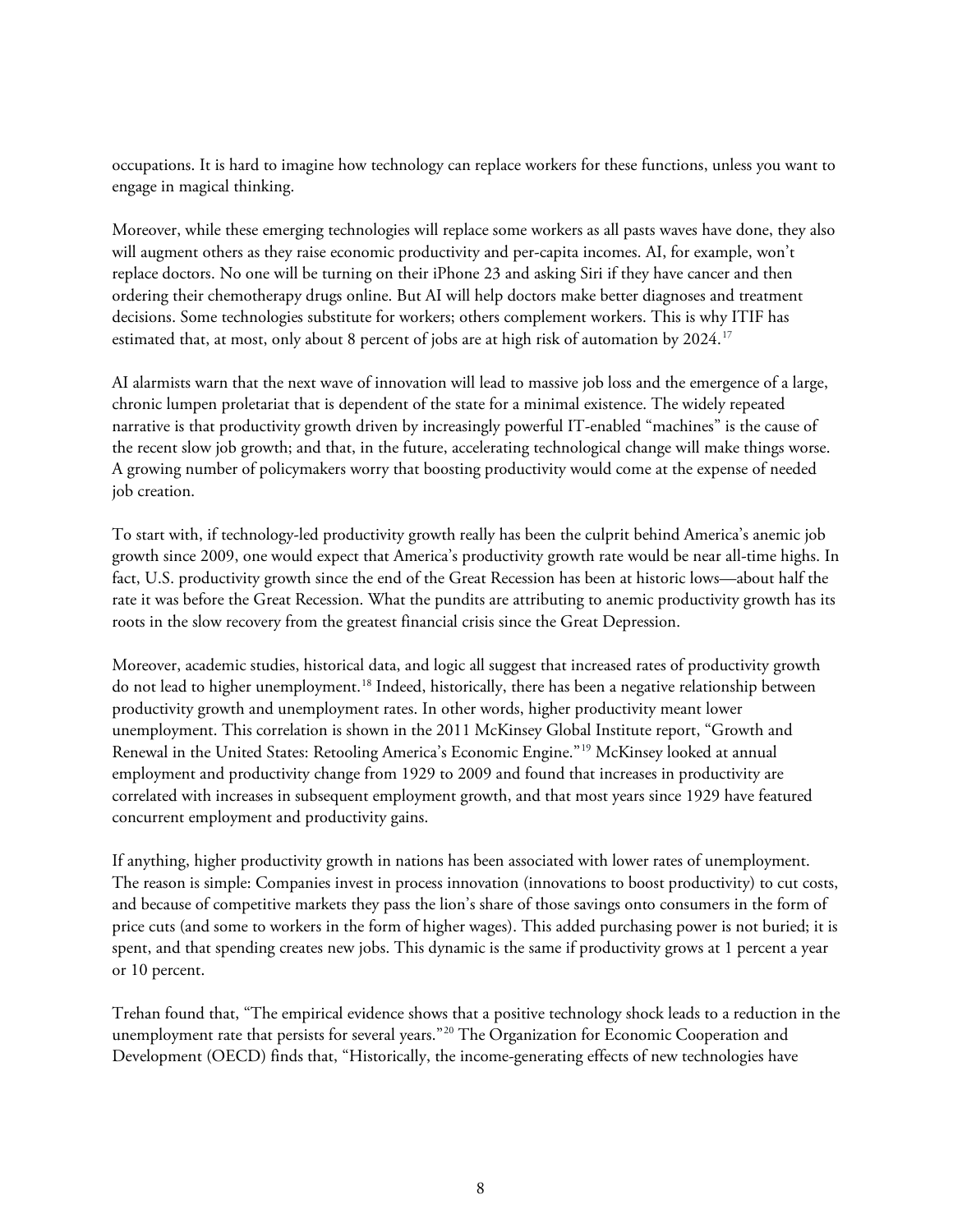proved more powerful than the labor-displacing effects: technological progress has been accompanied not only by higher output and productivity, but also by higher overall employment."<sup>[21](#page-13-3)</sup>

Even if AI alarmists acknowledge that productivity hasn't yet killed jobs, they argue the future will be different. This is a seductive argument, of course, because there is no way to prove or disprove the claim. However, logic can be used to cast serious doubt on it. The doomsayers tell a story about technological change accelerating so much that soon there will be "nowhere left to run." The narrative is as follows: As automation reduced agricultural jobs, people moved to manufacturing jobs. After manufacturing jobs were automated, they moved to service-sector jobs. But as robots automate these jobs, too, there will be no new sectors to move people into next.

But these advocates make three crucial mistakes. First, they wrongly assume that current technological trends will continue or even accelerate. But as a recent academic study found, the productivity rate of technological innovation (e.g., the number of researchers needed to produce a particular unit of innovation) has been falling for decades.[22](#page-13-4) For example, Bloom and Van Reenen find that it is now 18 times harder to sustain Moore's law (the process by which the computing power of semiconductors doubles every 18 to 24 months) than it was the early 1970s. It is much harder today to eke out discoveries from nature than it was a half century ago, and it is likely to get harder going forward. So, if anything, the pace of innovation is likely to slow, not accelerate. It is one thing to simply assume that Moore's law will continue ad infinitum, it is another thing for it to happen. [23](#page-13-5) All technologies progress along S-curves; infinite exponential growth is impossible. As Sanjay Banerjee, Director of the Microelectronics Research Center at University of Texas at Austin puts it, "no exponential is forever."[24](#page-13-6)

Some AI exponentialists argue that even if chip power doesn't keep doubling, chips can be put together in massive arrays, as they are in supercomputers. But there are two problems with this. For AI to eliminate jobs, the "machine" has to be cheap. McDonalds is not going to deploy a multi-million-dollar large supercomputer in every restaurant to power its AI-enabled hamburger flippers. Second, even the world's fastest supercomputers today are nowhere near having artificial general intelligence capabilities.<sup>[25](#page-13-7)</sup> Moreover, the AI exponentialists simply assume that with enough computing "horsepower" artificial general intelligence will be automatic. This is highly unlikely, in large part because it is not clear that mimicking human intelligence is as simple as just generating more and faster connections between bits.

Second, they overstate the extent to which digital innovation is transforming occupations. Some contend virtually all jobs will be disrupted by smart machines. One of the most widely cited studies on this matter, from Oxford's Osborne and Frey, found that 47 percent of U.S. jobs *could* be eliminated by technology over the next 20 years.<sup>[26](#page-13-8)</sup> But they appear to significantly overstate this number by including occupations that have little chance of automation, like fashion modeling. Osborne and Frey rank industries by the risk that their workers would be automated. While this is a speculation about the future, one would expect that there would be some positive correlation between their risk of automation score and recent productivity growth in the industry. In fact, there was a negative correlation of 0.26 between the risk of automation in an industry and industry productivity growth. In other words, industries they assessed to have a higher risk of automation actually demonstrated lower rates of productivity growth, not higher.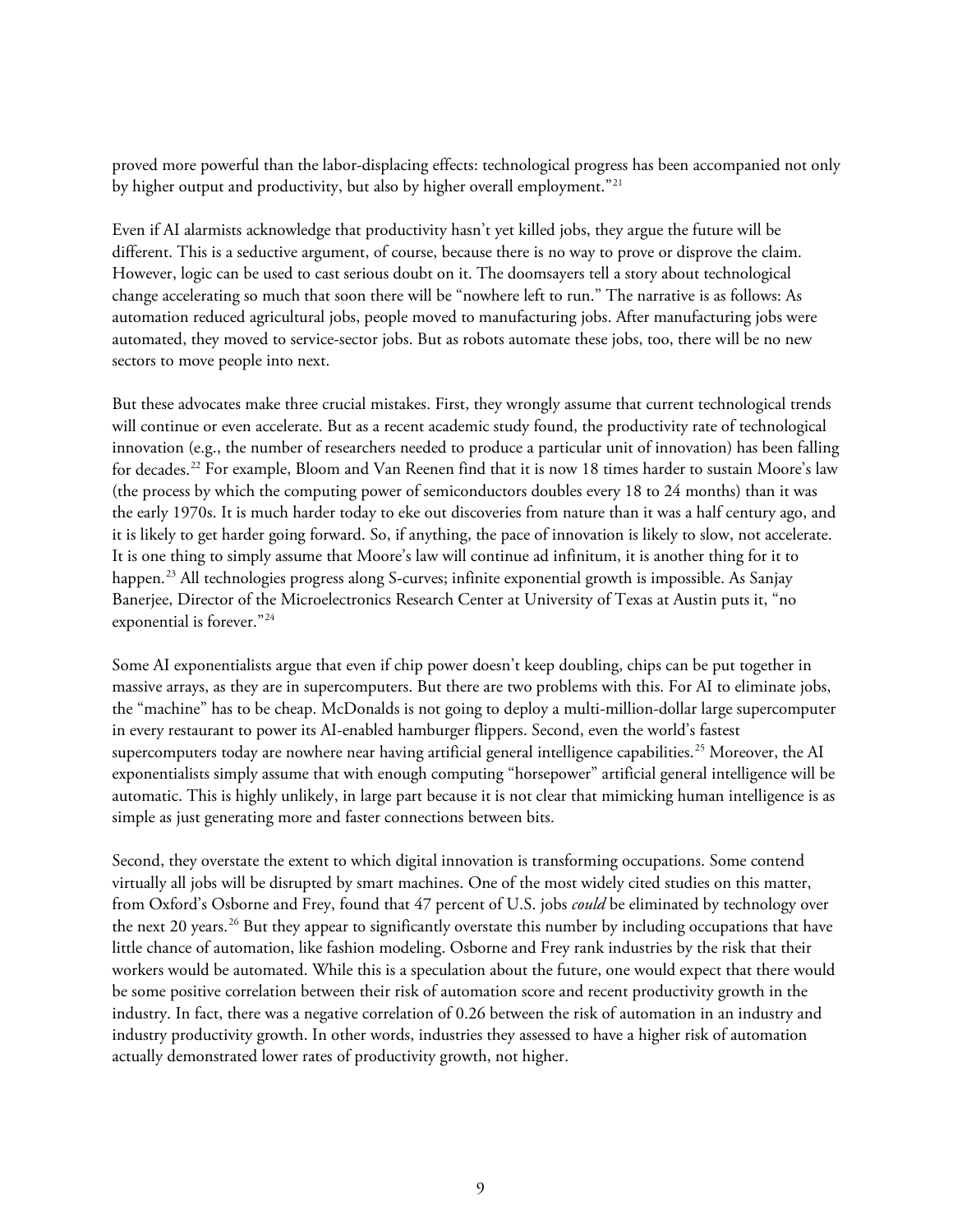A more likely estimate is that at most about 20 percent of U.S. jobs are likely to be automated over the next decade or two, with about 50 percent being difficult to automate, and the remaining 30 percent extremely difficult to automate.<sup>[27](#page-13-9)</sup> One reason for this difference is that, for many occupations, automation doesn't affect the job so much as it affects the tasks performed in an occupation. For example, the McKinsey Global Institute concludes that "Very few occupations will be automated in their entirety in the near or medium term. Rather, certain activities are more likely to be automated, requiring entire business processes to be transformed, and jobs performed by people to be redefined."[28](#page-13-10) In other words, technology is much more likely to lead to job redefinitions and opportunities to add more value, not to outright job destruction.

But even if Osborne and Frey are right and 47 percent of jobs are eliminated by AI and related technologies over the next 20 years, this would be equivalent to an annual labor productivity growth rate of 3.1 percent a year, lower than the rate of productivity growth rate the U.S. economy enjoyed in the 1960s, when unemployment was at very low levels and job creation was high.<sup>[29](#page-13-11)</sup> Similarly, if a recent McKinsey Global Institute study is correct in its high-end estimate that 30 percent of jobs could be automated, that would mean a productivity growth rate of just 2 percent per year.<sup>[30](#page-13-12)</sup>

The antagonists' third mistake is failing to recognize that this "nowhere left to run" argument is absurd on its face, because global productivity could increase at a rate never before seen in human history and people would still not run out of things to buy. Just look at what people with higher incomes spend their money on: nicer vacations, larger homes, luxury items, more restaurant meals, more entertainment, like concerts and plays, and more personal services (e.g., accounting, yard work, etc.). Unless this magic AI technologies can do all that work, the increased consumption will lead to increased job creation. Moreover, if the world economy ever gets 50 times richer, there would be a natural evolution toward a shorter work week and more vacation days as people's material wants become more satisfied.

This gets to the core reason why we should not worry about technologically created unemployment: Say's law. Named after 19th century French economist Jean-Baptiste Say, Say's law holds that supply creates its own demand, and in this case, the supply of labor creates its own demand. While Say's law does not hold in the short run if the economy is in a recession (when there is unemployment), in a period of full or close to full employment it is certainly true. Imagine that a particular birth cohort is 100,000 persons larger than the cohort born in a previous year. As this larger group of workers enters the U.S. labor force, some land open jobs, which leads to increased spending, which in turn creates demand for more jobs, and so on, until all 100,000 workers are employed. In this sense, there can never be a worker shortage, or, in the medium- to long-term, a job shortage. This is why any studies purporting to predict certain rates of job creation based on expected demand for goods and services are not valid. The only valid way to predict the future number of jobs is to predict the net number of people entering the labor force: that is the number by which jobs will change (taking into account labor force participation rates; some new workers being in school; some incarcerated; some disabled, etc.). In sum, worries of machines overtaking humans and causing unemployment are as old as machines themselves.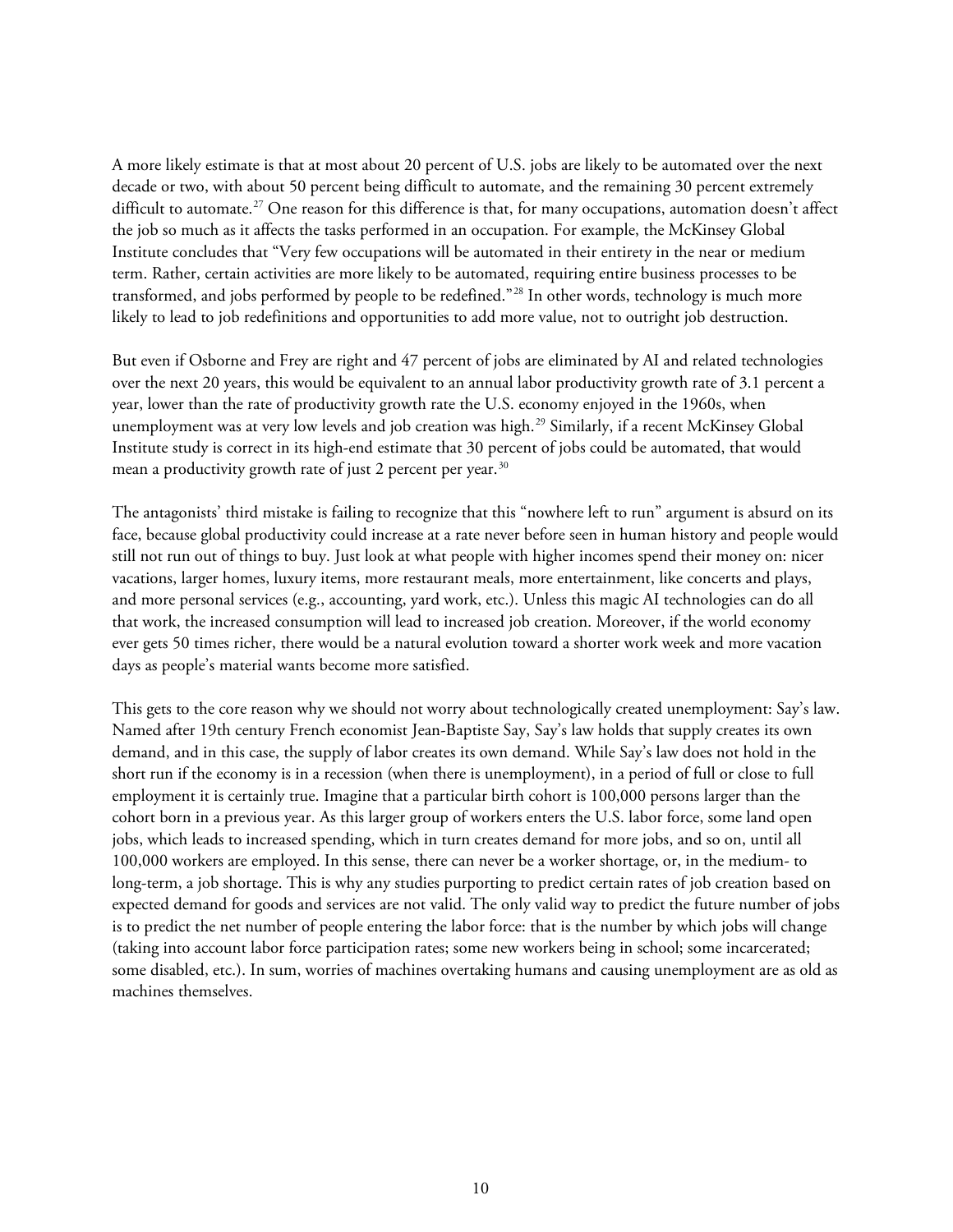#### **HOW SHOULD CALIFORNIA'S POLICIES ADDRESS AI?**

There are two key implications of all this for state governments. First, states should take steps to support AI development and adoption, particularly in state government functions, while at the same time avoiding policies, such as regulation and taxes, that would hinder AI adoption. This is important, because as ITIF has written, AI has the potential to usher in the next stage of e-government, bringing new efficiencies and improved services.<sup>[31](#page-14-0)</sup> By embracing AI in California's government, the state will not only be helping to spur overall AI progress, it will also be improving the quality of California government.

At the same time, California should avoid imposing regulations on AI. As an inherently cross-border technology, any regulatory frameworks should be federal in scope. Moreover, in most cases regulation should not focus on AI or robotics themselves, but on the areas in which they are applied, such as credit reporting, ecommerce and privacy, financial transactions, health care, etc. We don't and shouldn't say that regulations regarding credit reporting should be different depending on the type of computer system a credit reporting firm uses. Therefore, we shouldn't regulate AI itself.

Second, states should focus on improving their systems for helping workers make transitions between jobs and occupations. As noted above, in the last two decades the U.S. labor market has actually been remarkably calm, at least in historical terms. But the pace of disruption and productivity is likely to increase somewhat, and states and the federal government need to do a better job of helping affected workers.

One step states should not take is to consider universal basic income. Under this widely touted scheme, government would somehow take money from somewhere and write monthly checks to all adults, whether they are working or not, poor or rich. This allegedly would establish a stable floor upon which everyone would build their own brighter future. Universal basic income is one idea policymakers should categorically reject. UBI would lead to the very thing its advocates warn us technology will bring: large-scale unemployment as the government incentivizes workers to be idle instead of helping pave pathways for those at risk of displacement to prepare for and to find success in new jobs.

A forthcoming ITIF report will focus in greater detail on what a comprehensive agenda for easing worker transitions should entail. But in general, states can and should do a better job of enabling workers to get "better" skills, not necessarily more. In this case, better skills entail not only higher levels of education, but also education and skills more attuned to the needs of employers. When worker skills are more developed, worker adjustment from dislocation becomes easier.<sup>[32](#page-14-1)</sup> Moreover, having a stronger base of general skills provides an important foundation if demand for a worker's specific skills dries up.

States can partner with non-profit organizations to establish better online portals for access to skill assessments, training resources, and job search. For example, the Council for Adult and Experiential Learning (CAEL) has established sites to help workers understand jobs and competencies needed for jobs in the petrochemical $^{33}$  $^{33}$  $^{33}$  and financial services industries, $^{34}$  $^{34}$  $^{34}$  and find specific jobs and training related to occupations in these industries.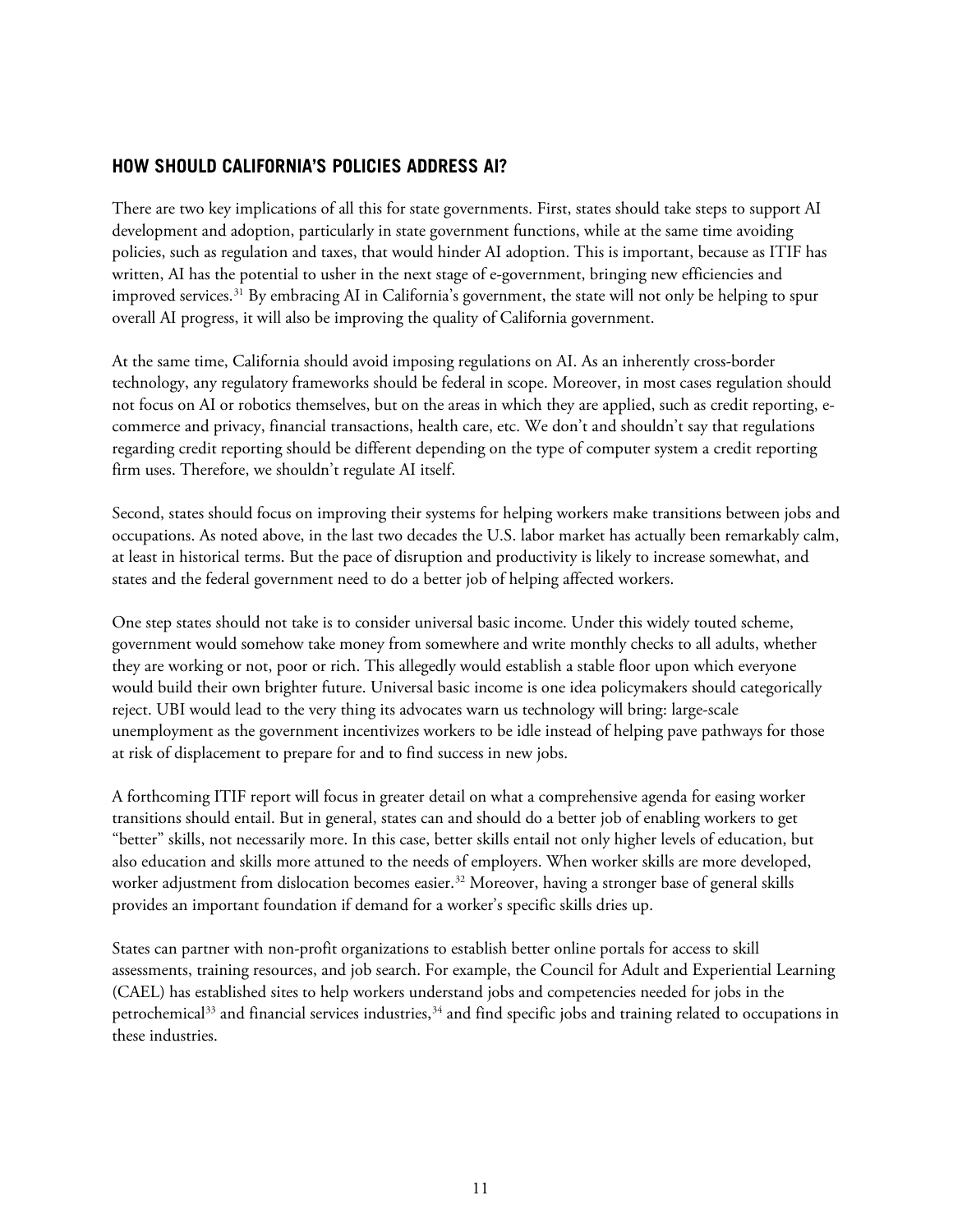States should also work to better enable workers to receive unemployment insurance while they are in training. An ideal time for workers to obtain new skills to enter a new occupation is when they are unemployed. However, for that to work effectively, the worker should be able to collect unemployment insurance while unemployed. While federal law requires states to allow workers enrolled in certified training programs to collect unemployment insurance, few states adequately inform unemployed workers of this option and many actively limit the number of qualifying courses. They do this, of course, because state unemployment insurance offices are motivated principally by one goal: getting workers back to work as quickly as possible, in part to keep unemployment costs, and taxes, as low as possible.

One place to start changing this would be for California to actively and clearly notify workers once they apply for unemployment insurance that they qualify for unemployment insurance benefits if they are in approved training. One study found that dislocated workers who collect UI and are sent information regarding training (its potential benefits, how to enroll, and information on financial assistance) are 40 percent more likely to enroll in training.<sup>35</sup> At the same time, California should use a profiling system to predict who is likely be unemployed long-term and then quickly encourage them to enroll, including advising them to meet with staff at regional "One-Stops" for counseling about training opportunities.

Finally, it is important that all of us—policymakers, journalists, experts, and citizens—take a deep breath and calm down. Labor market disruption is not abnormally high, and the doomsday scenarios of massive job loss from AI are just that: scenarios that are unlikely to happen. Claims that we are all one fast-growing tech "unicorn" away from redundancy only raise fears and lead policymakers to, at minimum, ignore policies that would spur automation and technological innovation, and at worse support policies that would limit them.

Thank you again for this opportunity to appear before you today.

#### **REFERENCES**

<span id="page-11-0"></span><sup>1.</sup> Ben Miller and Robert D. Atkinson, "Are Robots Taking Our Jobs, or Making Them?" (Information Technology and Innovation Foundation, September 2013), [https://itif.org/publications/2013/09/09/are-robots-taking-our](https://itif.org/publications/2013/09/09/are-robots-taking-our-jobs-or-making-them)[jobs-or-making-them.](https://itif.org/publications/2013/09/09/are-robots-taking-our-jobs-or-making-them) 1

<span id="page-11-1"></span><sup>2.</sup> Robert D. Atkinson, "'It's Going to Kill Us!' and Other Myths About the Future of Artificial Intelligence" (Information Technology and Innovation Foundation, June 2016), [https://itif.org/publications/2016/06/06/its](https://itif.org/publications/2016/06/06/its-going-kill-us-and-other-myths-about-future-artificial-intelligence)[going-kill-us-and-other-myths-about-future-artificial-intelligence.](https://itif.org/publications/2016/06/06/its-going-kill-us-and-other-myths-about-future-artificial-intelligence)

<span id="page-11-2"></span><sup>3.</sup> Robert D. Atkinson and John Wu, "False Alarmism: Technological Disruption and the U.S. Labor Market, 1850– 2015" (Information Technology and Innovation Foundation, May 2017), [https://itif.org/publications/2017/05/08/false-alarmism-technological-disruption-and-us-labor-market-1850-2015.](https://itif.org/publications/2017/05/08/false-alarmism-technological-disruption-and-us-labor-market-1850-2015)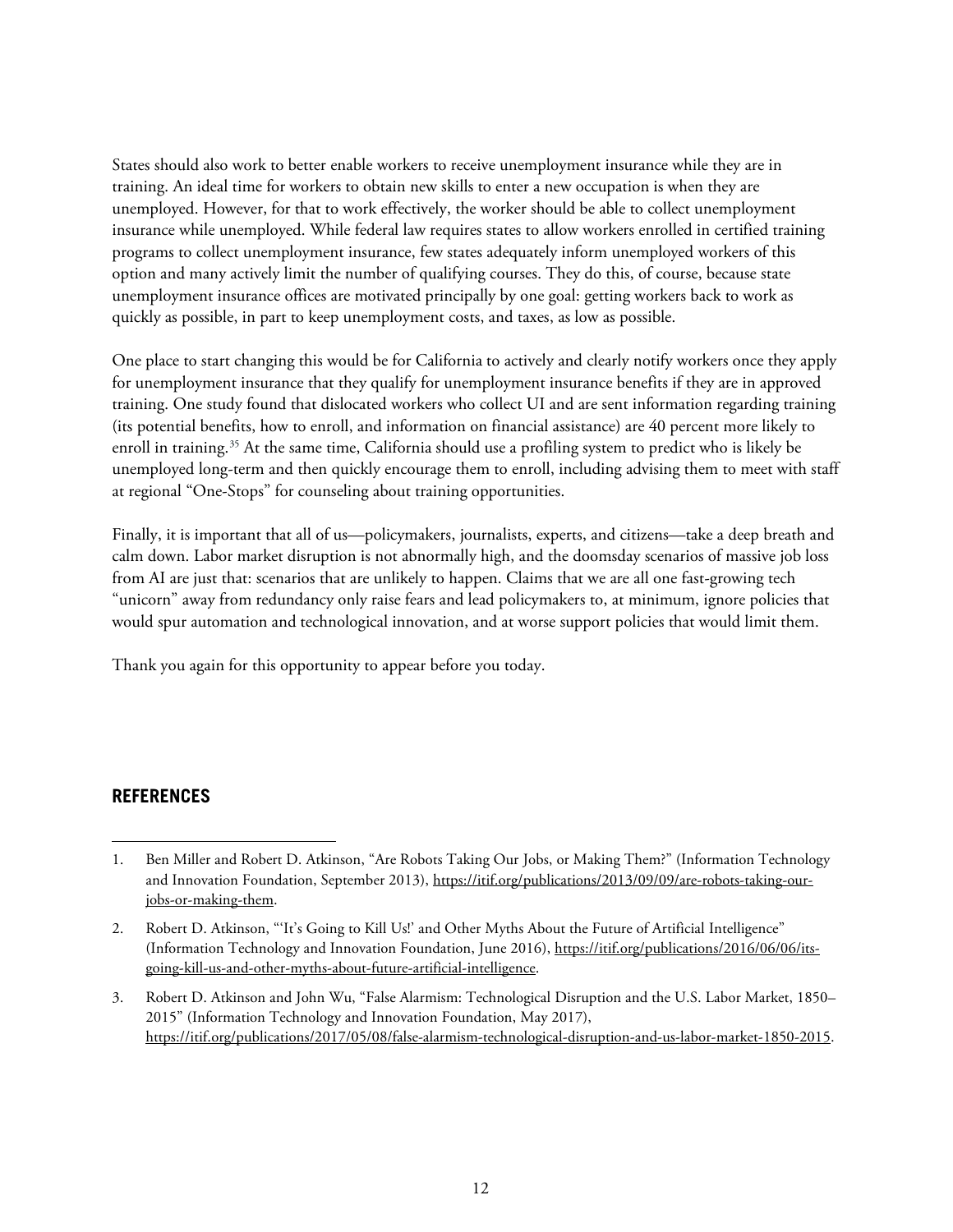- <span id="page-12-0"></span>4. Daniel Castro and Alan McQuinn, "The Privacy Panic Cycle: A Guide to Public Fears About New Technologies" (Information Technology and Innovation Foundation, September 2015), [https://itif.org/publications/2015/09/10/privacy-panic-cycle-guide-public-fears-about-new-technologies.](https://itif.org/publications/2015/09/10/privacy-panic-cycle-guide-public-fears-about-new-technologies)
- <span id="page-12-1"></span>5. Rob Lever, "Tech World Debate on Robots and Jobs Heats Up," *Phys.org*, March 26, 2017, [https://phys.org/news/2017-03-tech-world-debate-robots-jobs.html;](https://phys.org/news/2017-03-tech-world-debate-robots-jobs.html) Robert D. Atkinson, "In Defense of Robots," *National Review*, April 17, 2017, [https://www.nationalreview.com/magazine/2017-04-17-0100/robots-taking-jobs](https://www.nationalreview.com/magazine/2017-04-17-0100/robots-taking-jobs-technology-workers)[technology-workers.](https://www.nationalreview.com/magazine/2017-04-17-0100/robots-taking-jobs-technology-workers)
- <span id="page-12-2"></span>6. Kevin Drum, "You Will Lose Your Job to a Robot—and Sooner Than You Think," *Mother Jones*, November/December 2017[, http://www.motherjones.com/politics/2017/10/you-will-lose-your-job-to-a-robot](http://www.motherjones.com/politics/2017/10/you-will-lose-your-job-to-a-robot-and-sooner-than-you-think/)[and-sooner-than-you-think/.](http://www.motherjones.com/politics/2017/10/you-will-lose-your-job-to-a-robot-and-sooner-than-you-think/)
- <span id="page-12-3"></span>7. Robert D. Atkinson, "It's Going to Kill Us!" and Other Myths About the Future of Artificial Intelligence" (Information Technology and Innovation Foundation, June 2016), [http://www2.itif.org/2016-myths-machine](http://www2.itif.org/2016-myths-machine-learning.pdf?_ga=2.213111892.1551514173.1515536203-1559993869.1449863882)[learning.pdf?\\_ga=2.213111892.1551514173.1515536203-1559993869.1449863882.](http://www2.itif.org/2016-myths-machine-learning.pdf?_ga=2.213111892.1551514173.1515536203-1559993869.1449863882)
- <span id="page-12-4"></span>8. Jeremy Howard at TedxBrussels: The Wonderful and Terrifying Implications of Computers That Can Learn," accessed December 15, 2017, [https://www.ted.com/talks/jeremy\\_howard\\_the\\_wonderful\\_and\\_terrifying\\_implications\\_of\\_computers\\_that\\_can\\_l](https://www.ted.com/talks/jeremy_howard_the_wonderful_and_terrifying_implications_of_computers_that_can_learn) [earn.](https://www.ted.com/talks/jeremy_howard_the_wonderful_and_terrifying_implications_of_computers_that_can_learn)
- <span id="page-12-5"></span>9. James Barrat, *Artificial Intelligence and the End of the Human Era: Our Final Invention* (New York: Thomas Dunne Books, 2013), 223.
- <span id="page-12-6"></span>10. Ibid.

 $\ddot{\phantom{a}}$ 

- <span id="page-12-7"></span>11. Daniel C. Dennett, "The Singularity—An Urban Legend?" in What to Think About Machines That Think, ed. John Brockman (New York: Harper Perennial, 2015), 85.
- <span id="page-12-8"></span>12. Roger Schank, "Hawking Is Afraid of AI Without Having a Clue What It Is: Don't Worry Steve," *Roger Schank*, December 8, 2014, [http://www.rogerschank.com/hawking-is-afraid-of-ai-without-having-a-cluewhat-ai-is.](http://www.rogerschank.com/hawking-is-afraid-of-ai-without-having-a-cluewhat-ai-is)
- <span id="page-12-9"></span>13. Rodney A. Brooks, "Mistaking Performance for Competence," in What to Think About Machines That Think, ed. John Brockman (New York: Harper Perennial, 2015), 111.
- <span id="page-12-10"></span>14. Reuters Staff, "European parliament calls for robot law, rejects robot tax," *Reuters*, February 16, 2017, [https://www.reuters.com/article/us-europe-robots-lawmaking/european-parliament-calls-for-robot-law-rejects](https://www.reuters.com/article/us-europe-robots-lawmaking/european-parliament-calls-for-robot-law-rejects-robot-tax-idUSKBN15V2KM)[robot-tax-idUSKBN15V2KM.](https://www.reuters.com/article/us-europe-robots-lawmaking/european-parliament-calls-for-robot-law-rejects-robot-tax-idUSKBN15V2KM)
- <span id="page-12-11"></span>15. Wasily Leontief and Faye Duchin, "The Impacts of Automation on Employment, 1963-2000," *New York Institute for Economic Analysis* (April 1984), http://eric.ed.gov/?id=ED241743, accessed March 7, 2016.
- <span id="page-12-12"></span>16. Klaus Schwab, "The Fourth Industrial Revolution: what it means, how to respond," *World Economic Forum,* January 14, 2016[, https://www.weforum.org/agenda/2016/01/the-fourth-industrial-revolution-what-it-means-and](https://www.weforum.org/agenda/2016/01/the-fourth-industrial-revolution-what-it-means-and-how-to-respond/)[how-to-respond/.](https://www.weforum.org/agenda/2016/01/the-fourth-industrial-revolution-what-it-means-and-how-to-respond/)
- <span id="page-12-13"></span>17. Robert D. Atkinson, "Unfortunately, Technology Will Not Eliminate Many Jobs," *Innovation Files,* August 7, 2017[, https://itif.org/publications/2017/08/07/unfortunately-technology-will-not-eliminate-many-jobs;](https://itif.org/publications/2017/08/07/unfortunately-technology-will-not-eliminate-many-jobs) Michael Chu, James Manyika, and Mehdi Miremadi, "Four Fundamentals of Workplace Automation," McKinsey Quarterly, November, 2015, [https://www.mckinsey.com/business-functions/digital-mckinsey/our-insights/four](https://www.mckinsey.com/business-functions/digital-mckinsey/our-insights/four-fundamentals-of-workplace-automation)[fundamentals-of-workplace-automation.](https://www.mckinsey.com/business-functions/digital-mckinsey/our-insights/four-fundamentals-of-workplace-automation)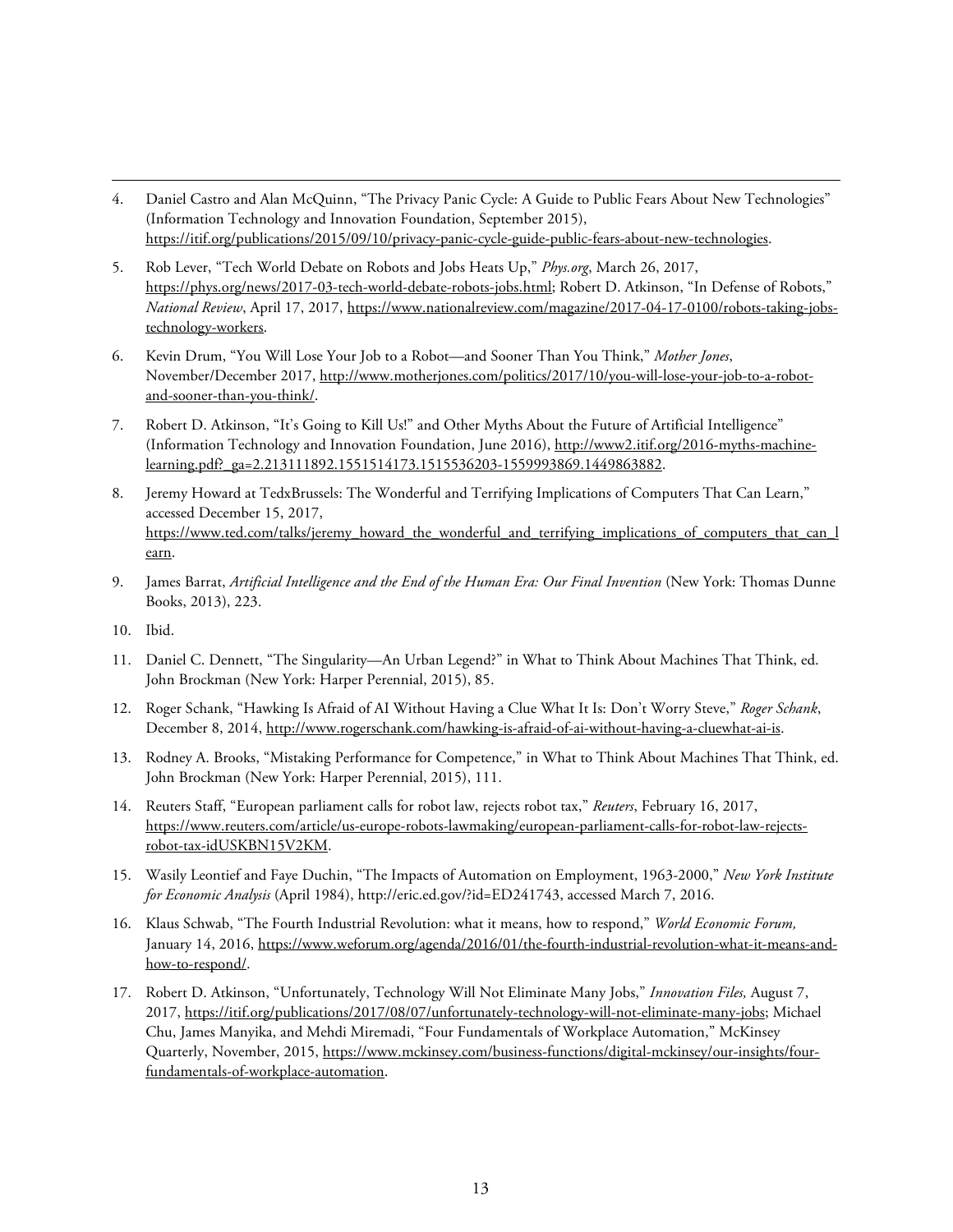<span id="page-13-0"></span>18. Ben Miller and Robert D. Atkinson, "Are Robots Taking Our Jobs, or Making Them?" (Information Technology and Innovation Foundation, September 2013), [https://itif.org/publications/2013/09/09/are-robots-taking-our](https://itif.org/publications/2013/09/09/are-robots-taking-our-jobs-or-making-them)[jobs-or-making-them.](https://itif.org/publications/2013/09/09/are-robots-taking-our-jobs-or-making-them)

 $\ddot{\phantom{a}}$ 

- <span id="page-13-1"></span>19. James Manyika, David Hunt, Scott Nyquist, Jaana Remes, Vikram Malhotra, Lenny Mendonca, Byron Auguste, Samantha Test, "Growth and Renewal in the United States: Retooling America's Economic Engine," (McKinsey Global Institute: February 2011), [http://www.mckinsey.com/global-themes/americas/growth-and-renewal-in-the](http://www.mckinsey.com/global-themes/americas/growth-and-renewal-in-the-us)[us,](http://www.mckinsey.com/global-themes/americas/growth-and-renewal-in-the-us) accessed March 8, 2016.
- <span id="page-13-2"></span>20. Bharat Trehan, "Productivity Shocks and the Unemployment Rate," *Federal Reserve Bank of San Francisco Economic Review*, 2003, [http://www.frbsf.org/economic-research/files/article2.pdf.](http://www.frbsf.org/economic-research/files/article2.pdf)
- <span id="page-13-3"></span>21. Organisation for Economic Co-operation and Development (OECD), *Technology, Productivity and Job Creation: Best Policy Practices* (Paris: OECD, 1998), 9, http://www.oecd.org/dataoecd/39/28/2759012.pdf, accessed March 7, 2016.
- <span id="page-13-4"></span>22. Nick Bloom, John Van Reenan, Charles I. Jones, and Michael Webb, "Are Ideas Getting Harder to Find?" NBER Working Paper No. 23782, September 2017[, http://www.nber.org/papers/w23782.](http://www.nber.org/papers/w23782)
- <span id="page-13-5"></span>23. Robert D. Atkinson, "50 years of Moore's law, but for how much longer?" *The Hill*, April 16, 2015, [http://thehill.com/blogs/pundits-blog/technology/238996-50-years-of-moores-law-but-for-how-much-longer.](http://thehill.com/blogs/pundits-blog/technology/238996-50-years-of-moores-law-but-for-how-much-longer)
- <span id="page-13-6"></span>24. "Are Advancements in Computing Over? The Future of Moore's Law," ITIF Event, November 21, 2013, [https://itif.org/events/2013/11/21/are-advancements-computing-over-future-moore%E2%80%99s-law.](https://itif.org/events/2013/11/21/are-advancements-computing-over-future-moore%E2%80%99s-law)
- <span id="page-13-7"></span>25. Stephen J. Ezell and Robert D. Atkinson, "The Vital Importance of High-Performance Computing to U.S. Competitiveness" (Information Technology and Innovation Foundation, April 2016), [https://itif.org/publications/2016/04/28/vital-importance-high-performance-computing-us-competitiveness.](https://itif.org/publications/2016/04/28/vital-importance-high-performance-computing-us-competitiveness)
- <span id="page-13-8"></span>26. Carl Benedikt Frey and Michael A. Osbourne, "The Future of Employment: How Susceptible Are Jobs to Computerisation?" (Oxford Martin School, University of Oxford, Oxford, September 17, 2013), [http://www.oxfordmartin.ox.ac.uk/downloads/academic/The\\_Future\\_of\\_Employment.pdf.](http://www.oxfordmartin.ox.ac.uk/downloads/academic/The_Future_of_Employment.pdf)
- <span id="page-13-9"></span>27. Ben Miller, "Automation Not So Automatic," *The Innovation Files*, September 20, 2013, [http://www.innovationfiles.org/automation-not-so-automatic/.](http://www.innovationfiles.org/automation-not-so-automatic/)
- <span id="page-13-10"></span>28. Chu, Manyika, and Miremadi, "Four Fundamentals of Workplace Automation," [https://www.mckinsey.com/business-functions/digital-mckinsey/our-insights/four-fundamentals-of-workplace](https://www.mckinsey.com/business-functions/digital-mckinsey/our-insights/four-fundamentals-of-workplace-automation)[automation.](https://www.mckinsey.com/business-functions/digital-mckinsey/our-insights/four-fundamentals-of-workplace-automation)
- <span id="page-13-11"></span>29. This is based on the assumption that all productivity growth leads to job loss in an enterprise or industry (there is no compensating increase in demand). An annual growth rate in productivity of 3.1 percent, assuming that all workers never rejoin the labor force and that the increased productivity does not lead to increased demand, leads to a loss of 47 percent of jobs over 20 years. But of course, demand grows and workers are reemployed, which is why massive increases in productivity in the past led to more income, but not fewer jobs.
- <span id="page-13-12"></span>30. James Manyika, Susan Lund, Michael Chui, Jacques Bughin, Jonathan Woetzel, Parul Batra, Ryan Ko, and Saurabh Sanghvi, "Jobs Lost, Jobs Gained: Workforce Transitions In A Time Of Automation," McKinsey Global Institute, December 2017[, https://www.mckinsey.com/global-themes/future-of-organizations-and-work/what-the](https://www.mckinsey.com/global-themes/future-of-organizations-and-work/what-the-future-of-work-will-mean-for-jobs-skills-and-wages)[future-of-work-will-mean-for-jobs-skills-and-wages.](https://www.mckinsey.com/global-themes/future-of-organizations-and-work/what-the-future-of-work-will-mean-for-jobs-skills-and-wages)